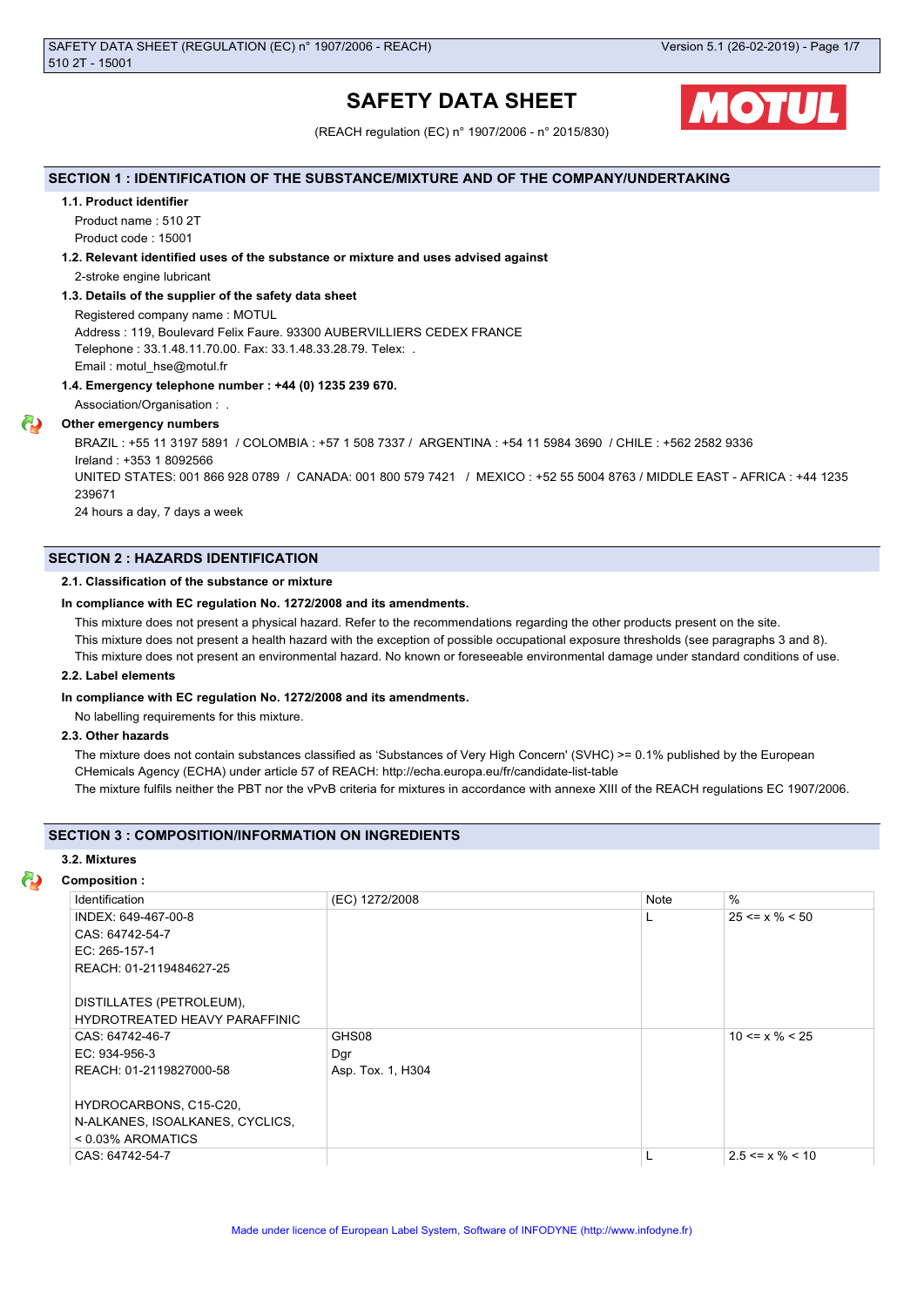| EC: 265-157-1                        |                   |   |                       |
|--------------------------------------|-------------------|---|-----------------------|
| REACH: 01-2119484627-25              |                   |   |                       |
| DISTILLATES (PETROLEUM),             |                   |   |                       |
| <b>HYDROTREATED HEAVY PARAFFINIC</b> |                   |   |                       |
| CAS: 64742-55-8                      | GHS08             | L | $2.5 \le x \% \le 10$ |
| EC: $265-158-7$                      | Dgr               |   |                       |
| REACH: 01-2119487077-29              | Asp. Tox. 1, H304 |   |                       |
|                                      |                   |   |                       |
| DISTILLATES (PETROLEUM),             |                   |   |                       |
| HYDROTREATED LIGHT PARAFFINIC        |                   |   |                       |
| <b>CAS: MELANGE</b>                  | GHS08             |   | $1 \le x \% \le 2.5$  |
| EC: MELANGE                          | Dgr               |   |                       |
|                                      | Asp. Tox. 1, H304 |   |                       |
| <b>MINERAL OIL</b>                   |                   |   |                       |

(Full text of H-phrases: see section 16)

## **Information on ingredients :**

Note L: The carcinogen classification does not apply because the substance contains less than 3 % w/w of dimethyl sulphoxide (DMSO) measured using the IP 346 method.

#### **SECTION 4 : FIRST AID MEASURES**

As a general rule, in case of doubt or if symptoms persist, always call a doctor.

NEVER induce swallowing by an unconscious person.

## **4.1. Description of first aid measures**

#### **In the event of exposure by inhalation :**

Remove the victim to fresh air. If the symptoms persist, call a physician.

## **In the event of splashes or contact with eyes :**

Wash immediately and abundantly with water, including under the eyelids.

#### **In the event of splashes or contact with skin :**

Immediately remove all soiled clothing.

Wash immediately and abundantly with soap and water.

#### **In the event of swallowing :**

Seek medical attention, showing the label.

## **4.2. Most important symptoms and effects, both acute and delayed**

No data available.

**4.3. Indication of any immediate medical attention and special treatment needed**

No data available.

## **SECTION 5 : FIREFIGHTING MEASURES**

Non-flammable.

## **5.1. Extinguishing media**

#### **Suitable methods of extinction**

Dry agent, foam, carbon dioxide.

#### **Unsuitable methods of extinction**

High volume water jet

#### **5.2. Special hazards arising from the substance or mixture**

A fire will often produce a thick black smoke. Exposure to decomposition products may be hazardous to health.

Do not breathe in smoke.

- In the event of a fire, the following may be formed :
- carbon monoxide (CO)
- carbon dioxide (CO2)

## **5.3. Advice for firefighters**

No data available.

## **SECTION 6 : ACCIDENTAL RELEASE MEASURES**

## **6.1. Personal precautions, protective equipment and emergency procedures**

Consult the safety measures listed under headings 7 and 8.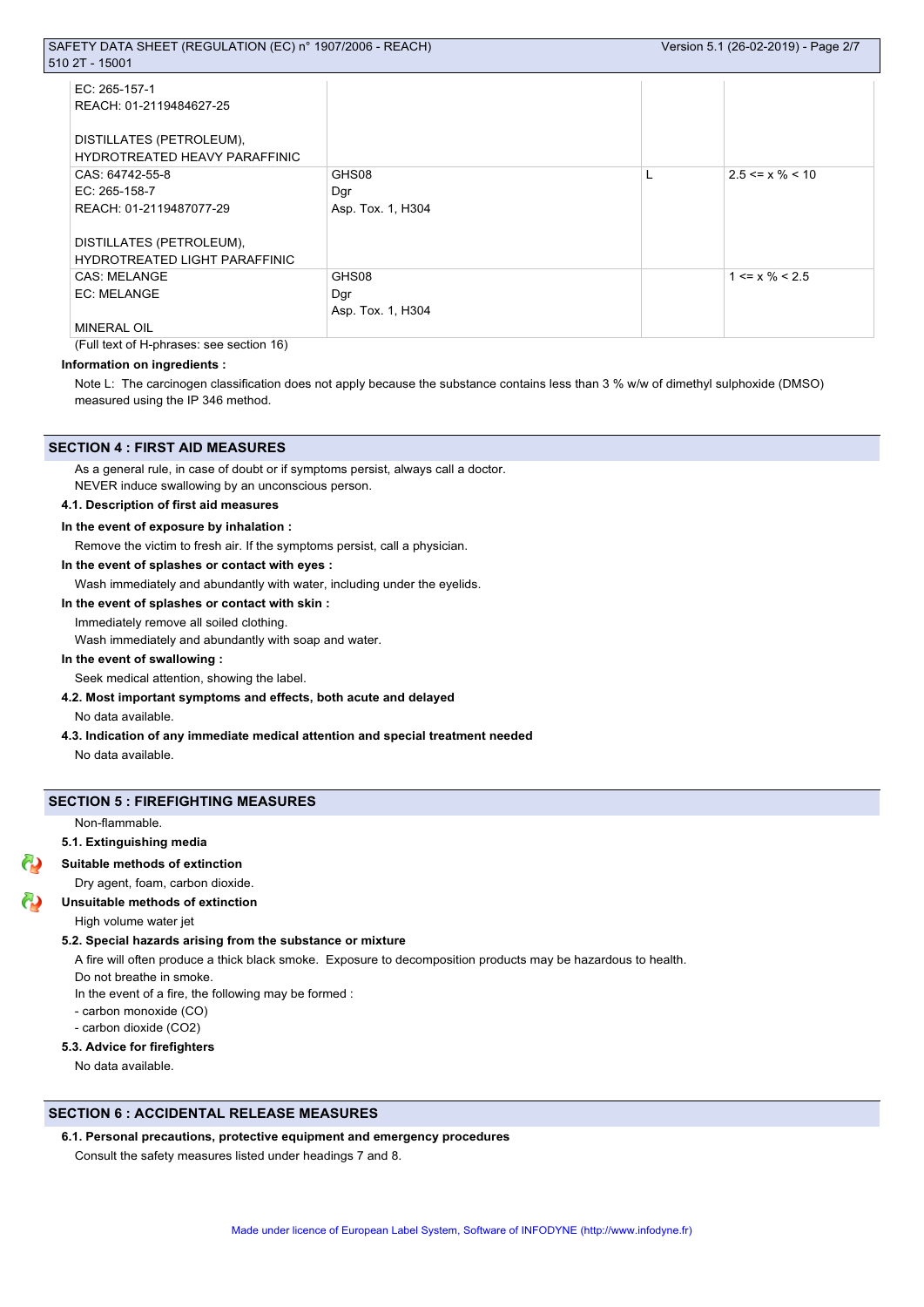Spilled product may make surfaces slippery.

## **For first aid worker**

First aid workers will be equipped with suitable personal protective equipment (See section 8).

#### **6.2. Environmental precautions**

Contain and control the leaks or spills with non-combustible absorbent materials such as sand, earth, vermiculite, diatomaceous earth in drums for waste disposal.

Prevent any material from entering drains or waterways.

## **6.3. Methods and material for containment and cleaning up**

Clean preferably with a detergent, do not use solvents.

## **6.4. Reference to other sections**

No data available.

## **SECTION 7 : HANDLING AND STORAGE**

Requirements relating to storage premises apply to all facilities where the mixture is handled.

## **7.1. Precautions for safe handling**

Always wash hands after handling.

Avoid contact with eyes.

No special precaution apart from the observance of hygiene rules

## **Fire prevention :**

Prevent access by unauthorised personnel.

Take precautionary measures against static discharges by bonding and grounding equipment.

No smoking.

#### **Recommended equipment and procedures :**

For personal protection, see section 8.

Observe precautions stated on label and also industrial safety regulations.

Ensure good ventilation at the workplace

## **Prohibited equipment and procedures :**

No smoking, eating or drinking in areas where the mixture is used. Do not breathe fumes, vapour, spray.

## **7.2. Conditions for safe storage, including any incompatibilities**

Store between 5°C and 40°C in a dry, well ventilated place.

Only use hydrocarbon-resistant containers, joints and pipes.

## **Storage**

Keep out of reach of children.

#### **Packaging**

Always keep in packaging made of an identical material to the original.

#### **7.3. Specific end use(s)**

No data available.

## **SECTION 8 : EXPOSURE CONTROLS/PERSONAL PROTECTION**

#### **8.1. Control parameters**

No data available.

## **Derived no effect level (DNEL) or derived minimum effect level (DMEL):**

DISTILLATES (PETROLEUM), HYDROTREATED LIGHT PARAFFINIC (CAS: 64742-55-8)

**Final use: Workers.** Exposure method: **Inhalation** 

Potential health effects: <br>
Long term local effects. DNEL : 5.4 mg de substance/m3

#### **Final use: Consumers.**

Exposure method: **Inhalation** 

Potential health effects: <br>
Long term local effects. DNEL : 1.2 mg de substance/m3

#### DISTILLATES (PETROLEUM), HYDROTREATED HEAVY PARAFFINIC (CAS: 64742-54-7)

**Final use: Workers.** Exposure method: **Inhalation** Potential health effects: Long term local effects.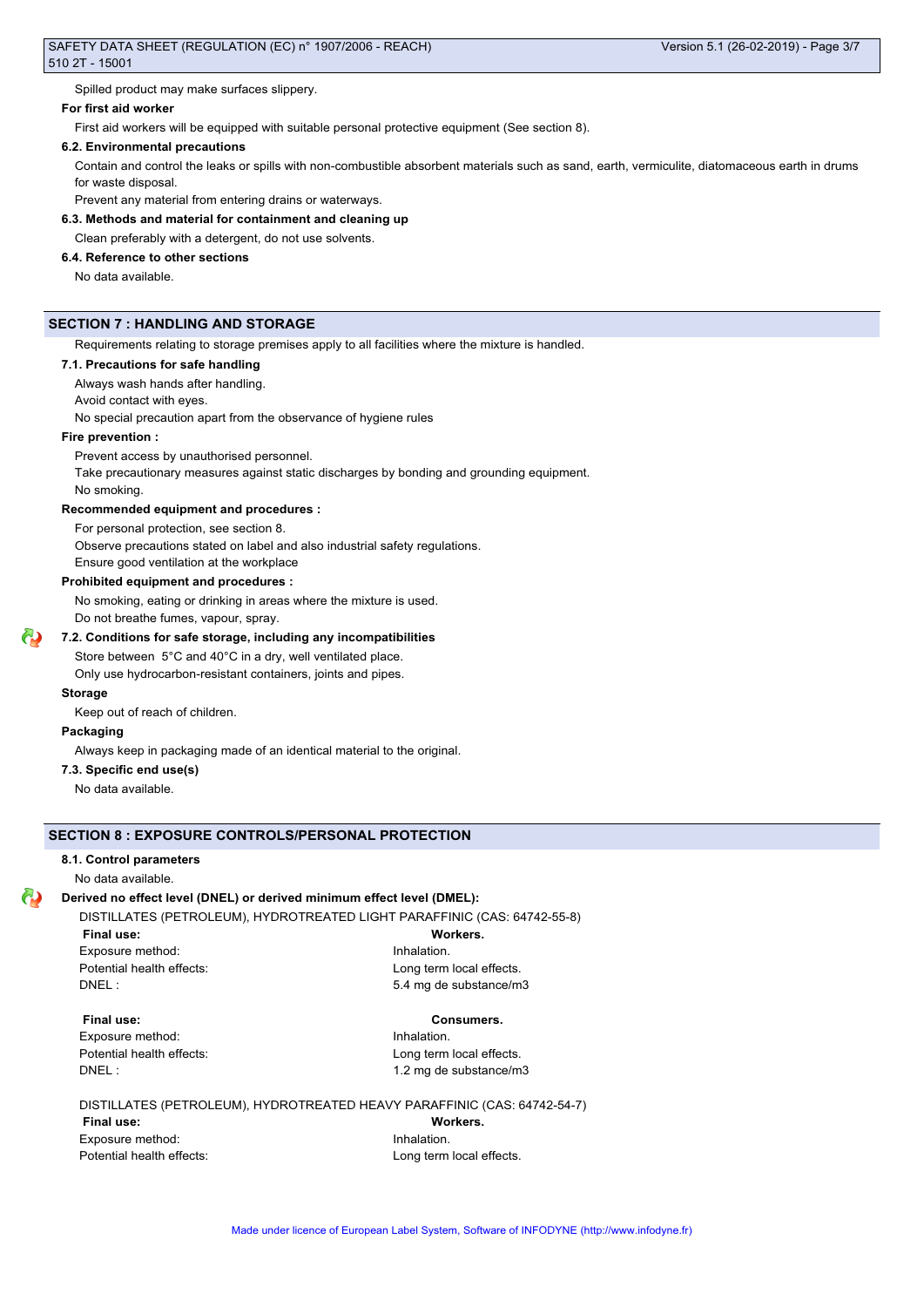DNEL : 5.4 mg de substance/m3

## **Final use: Consumers.** Exposure method: **Inhalation**

Potential health effects: Long term local effects. DNEL : 1.2 mg de substance/m3

## **8.2. Exposure controls**

#### **Appropriate engineering controls**

Ensure adequate ventilation, if possible with extractor fans at work posts and appropriate general extraction.

Personnel shall wear regularly laundered overalls.

## **Personal protection measures, such as personal protective equipment**

Use personal protective equipment that is clean and has been properly maintained. Store personal protective equipment in a clean place, away from the work area. Never eat, drink or smoke during use. Remove and wash contaminated clothing before re-using. Ensure that there is adequate ventilation, especially in confined areas.

#### **- Eye / face protection**

Avoid contact with eyes.

Use eye protectors designed to protect against liquid splashes

Before handling, wear safety goggles in accordance with standard EN166.

## **- Hand protection**

Wear suitable protective gloves in the event of prolonged or repeated skin contact.

#### **- Body protection**

Work clothing worn by personnel shall be laundered regularly.

After contact with the product, all parts of the body that have been soiled must be washed.

#### **- Respiratory protection**

Breathing apparatus only when aerosol or spray are formed.

## **SECTION 9 : PHYSICAL AND CHEMICAL PROPERTIES**

#### **9.1. Information on basic physical and chemical properties**

## **General information :**

| Physical state:                                        | Fluid liquid.                             |  |  |
|--------------------------------------------------------|-------------------------------------------|--|--|
| Color:                                                 | green                                     |  |  |
| Important health, safety and environmental information |                                           |  |  |
| $pH$ :                                                 | Not relevant.                             |  |  |
| Flash Point Interval:                                  | $FP > 100^{\circ}C$ .                     |  |  |
| Vapour pressure (50°C):                                | Not relevant.                             |  |  |
| Density:                                               | $\leq$ 1                                  |  |  |
| Water solubility:                                      | Insoluble.                                |  |  |
| Viscosity:                                             | 65.5 mm <sup>2</sup> /s à 40 $^{\circ}$ C |  |  |

## **9.2. Other information**

No data available.

## **SECTION 10 : STABILITY AND REACTIVITY**

#### **10.1. Reactivity**

## No data available.

## **10.2. Chemical stability**

This mixture is stable under the recommended handling and storage conditions in section 7.

#### **10.3. Possibility of hazardous reactions**

No data available.

## **10.4. Conditions to avoid**

Keep away from heat and from sources of ignition Take precautionary measures against static discharges.

#### **10.5. Incompatible materials**

Strong oxidants

Acids

#### **10.6. Hazardous decomposition products**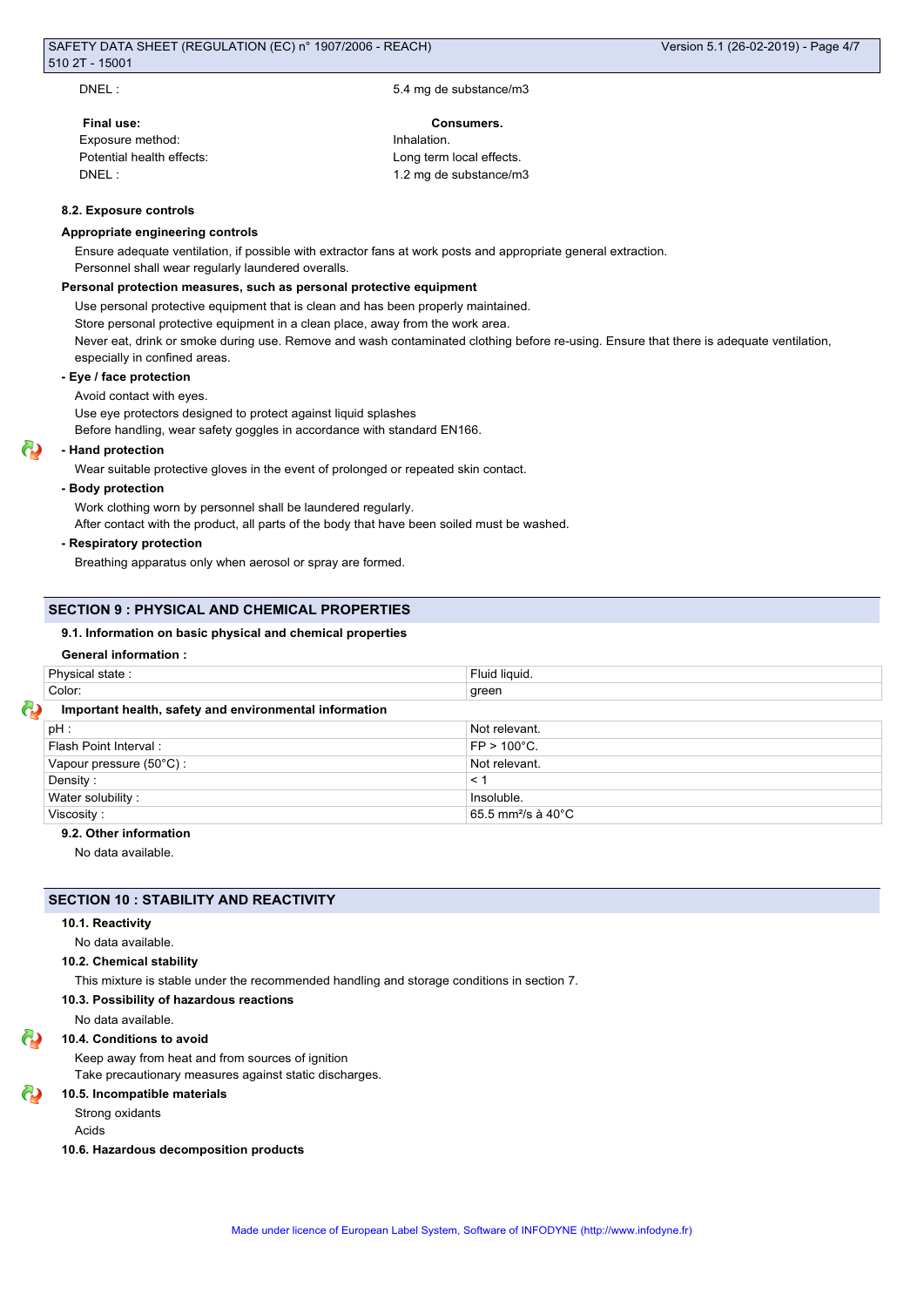The thermal decomposition may release/form :

- carbon monoxide (CO)

- carbon dioxide (CO2)

## **SECTION 11 : TOXICOLOGICAL INFORMATION**

## **11.1. Information on toxicological effects**

No data available.

## **11.1.1. Substances**

## **Acute toxicity :**

HYDROCARBONS, C15-C20, N-ALKANES, ISOALKANES, CYCLICS, < 0.03% AROMATICS (CAS: 64742-46-7) Oral route : LD50 > 5000 mg/kg Species : Rat OCDE Ligne directrice 401 (Toxicité aiguë par voie orale) Dermal route : LD50 > 3160 mg/kg Species : Rabbit

OCDE Ligne directrice 402 (Toxicité aiguë par voie cutanée)

Inhalation route (Dusts/mist) : LC50 > 5266 mg/m3

Species : Rat OCDE Ligne directrice 403 (Toxicité aiguë par inhalation)

## **11.1.2. Mixture**

## **Skin corrosion/skin irritation :**

Repeated or prolonged contact with the preparation may cause removal of natural fat from the skin resulting in non allergic contact dermatitis and absorption through the skin.

#### **Serious damage to eyes/eye irritation :**

Mild eye irritation

## **Aspiration hazard :**

"Inhalation of vapours may cause irritation of the respiratory system in very susceptible persons." May cause lung damage if swallowed

#### **Monograph(s) from the IARC (International Agency for Research on Cancer) :**

CAS 5989-27-5 : IARC Group 3 : The agent is not classifiable as to its carcinogenicity to humans.

#### **SECTION 12 : ECOLOGICAL INFORMATION**

#### **12.1. Toxicity**

## **12.1.1. Substances**

| Fish toxicity:             | HYDROCARBONS, C15-C20, N-ALKANES, ISOALKANES, CYCLICS, < 0.03% AROMATICS (CAS: 64742-46-7)<br>$LC50 > 1028$ mg/l |
|----------------------------|------------------------------------------------------------------------------------------------------------------|
|                            | Duration of exposure: 96 h                                                                                       |
|                            | OCDE Ligne directrice 203 (Poisson, essai de toxicité aique)                                                     |
| Crustacean toxicity:       | $EC50 > 3193$ mg/l                                                                                               |
|                            | Duration of exposure: 48 h                                                                                       |
| Algae toxicity:            | $ECr50 > 10000$ mg/l                                                                                             |
|                            | Duration of exposure: 72 h                                                                                       |
|                            | ISO 10253 (Essai d'inhibition de la croissance des algues marines avec                                           |
|                            | Skeletonema costatum et Phaeodactylum tricornutum)                                                               |
| MINERAL OIL (CAS: MELANGE) |                                                                                                                  |
| Fish toxicity:             | $LC50 > 100$ mg/l                                                                                                |
| Crustacean toxicity:       | $EC50 > 10000$ mg/l                                                                                              |
|                            |                                                                                                                  |
| Algae toxicity:            | $ECr50 > 100$ mg/l                                                                                               |

## **12.1.2. Mixtures**

No aquatic toxicity data available for the mixture.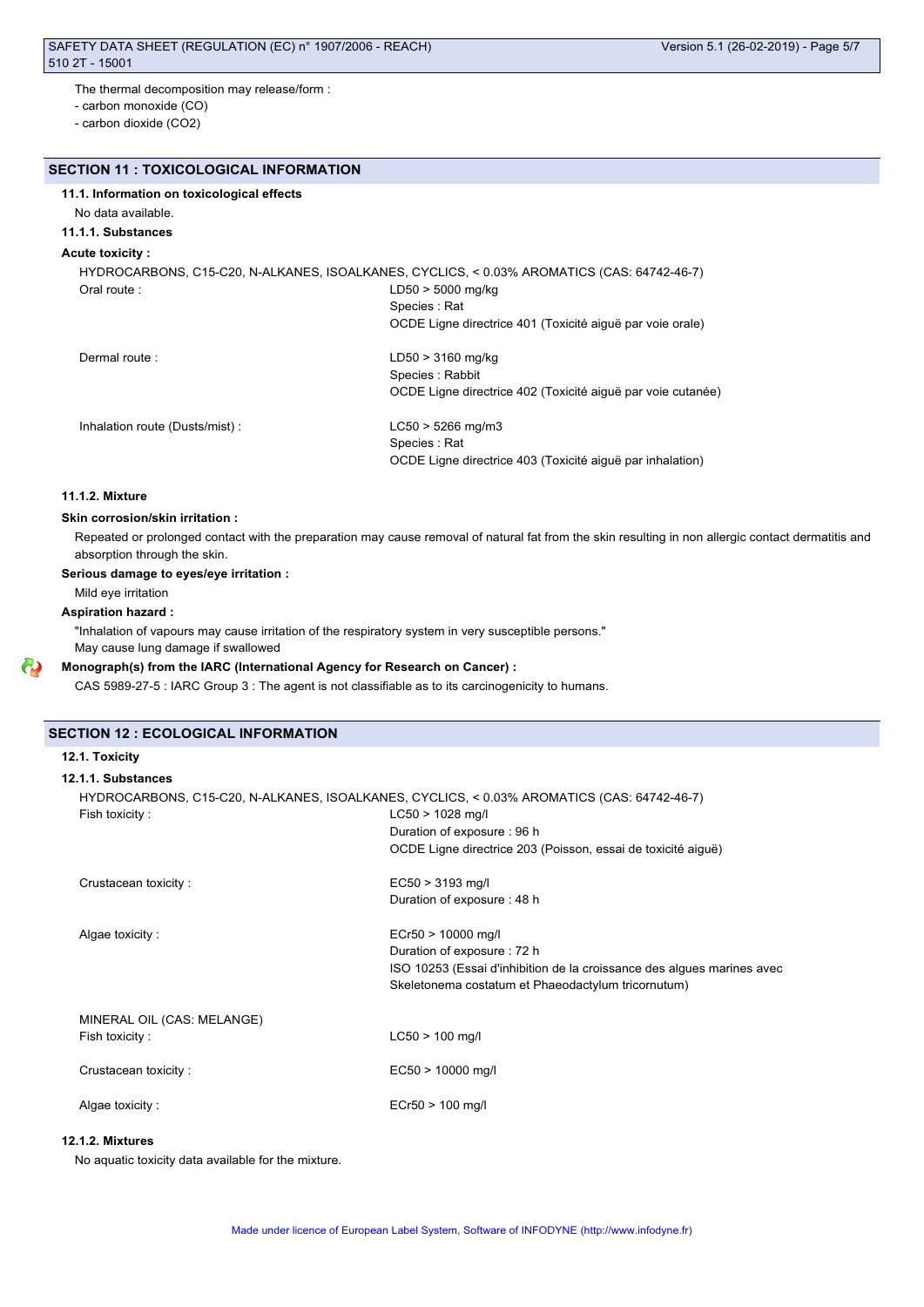#### **12.2. Persistence and degradability**

#### **12.2.1. Substances**

MINERAL OIL (CAS: MELANGE)

Biodegradability : no degradability data is available, the substance is considered as not degrading quickly.

HYDROCARBONS, C15-C20, N-ALKANES, ISOALKANES, CYCLICS, < 0.03% AROMATICS (CAS: 64742-46-7) Biodegradability : The Contract of the Rapidly degradable.

#### **12.3. Bioaccumulative potential**

No data available.

## **12.4. Mobility in soil**

Not very mobile in soil.

The product is insoluble in water and will spread on the surface

#### **12.5. Results of PBT and vPvB assessment**

No data available.

**12.6. Other adverse effects**

Do not dispose of the product in the natural environment, effluents or surface waters.

**German regulations concerning the classification of hazards for water (WGK, AwSV vom 18/04/2017, KBws) :**

WGK 2 : Hazardous for water.

## **SECTION 13 : DISPOSAL CONSIDERATIONS**

Proper waste management of the mixture and/or its container must be determined in accordance with Directive 2008/98/EC.

#### **13.1. Waste treatment methods**

Do not pour into drains or waterways.

#### **Waste :**

Waste management is carried out without endangering human health, without harming the environment and, in particular without risk to water, air, soil, plants or animals.

Recycle or dispose of waste in compliance with current legislation, preferably via a certified collector or company.

Do not contaminate the ground or water with waste, do not dispose of waste into the environment.

#### **Soiled packaging :**

Empty container completely. Keep label(s) on container. Give to a certified disposal contractor.

## **SECTION 14 : TRANSPORT INFORMATION**

Exempt from transport classification and labelling.

**14.1. UN number**

**14.2. UN proper shipping name**

**14.3. Transport hazard class(es)**

**14.4. Packing group**

**14.5. Environmental hazards**

**14.6. Special precautions for user**

-

-

-

-

-

-

## **SECTION 15 : REGULATORY INFORMATION**

**15.1. Safety, health and environmental regulations/legislation specific for the substance or mixture**

## **- Classification and labelling information included in section 2:**

- The following regulations have been used:
- EU Regulation No. 1272/2008 amended by EU Regulation No. 2018/669 (ATP 11)
- **Container information:**

No data available.